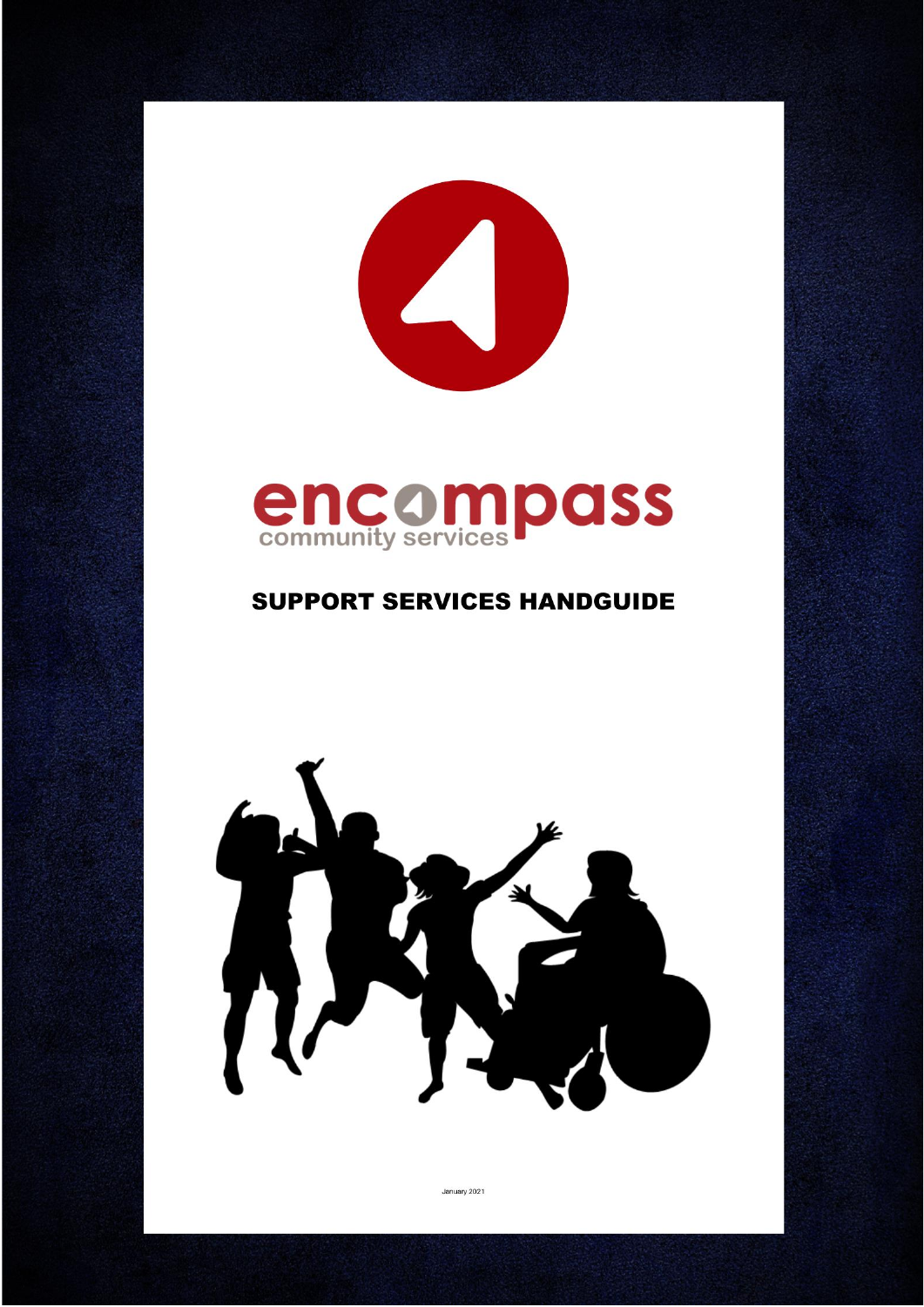

Welcome,

My name is Elaine Robb and I am so pleased that you have decided to become a participant at Encompass.

It is our job to support and guide you to be who you want to be and live the life you want to live.

You can help us by telling us when we are doing what you need us to do, and also telling us if we have not got it right.

I hope you say hi to me if you see me and I'll be sure to say hi back to you.

# **Your Vision is Our Vision, Whatever it takes!**



I acknowledge the Traditional Owners of country throughout Australia and recognise their continuing connection to land, waters and culture, and I give my respect to the elders past, present and emerging.

Encompass welcomes all people of the LBGTQIA+ community regardless of gender identity or sexual orientation.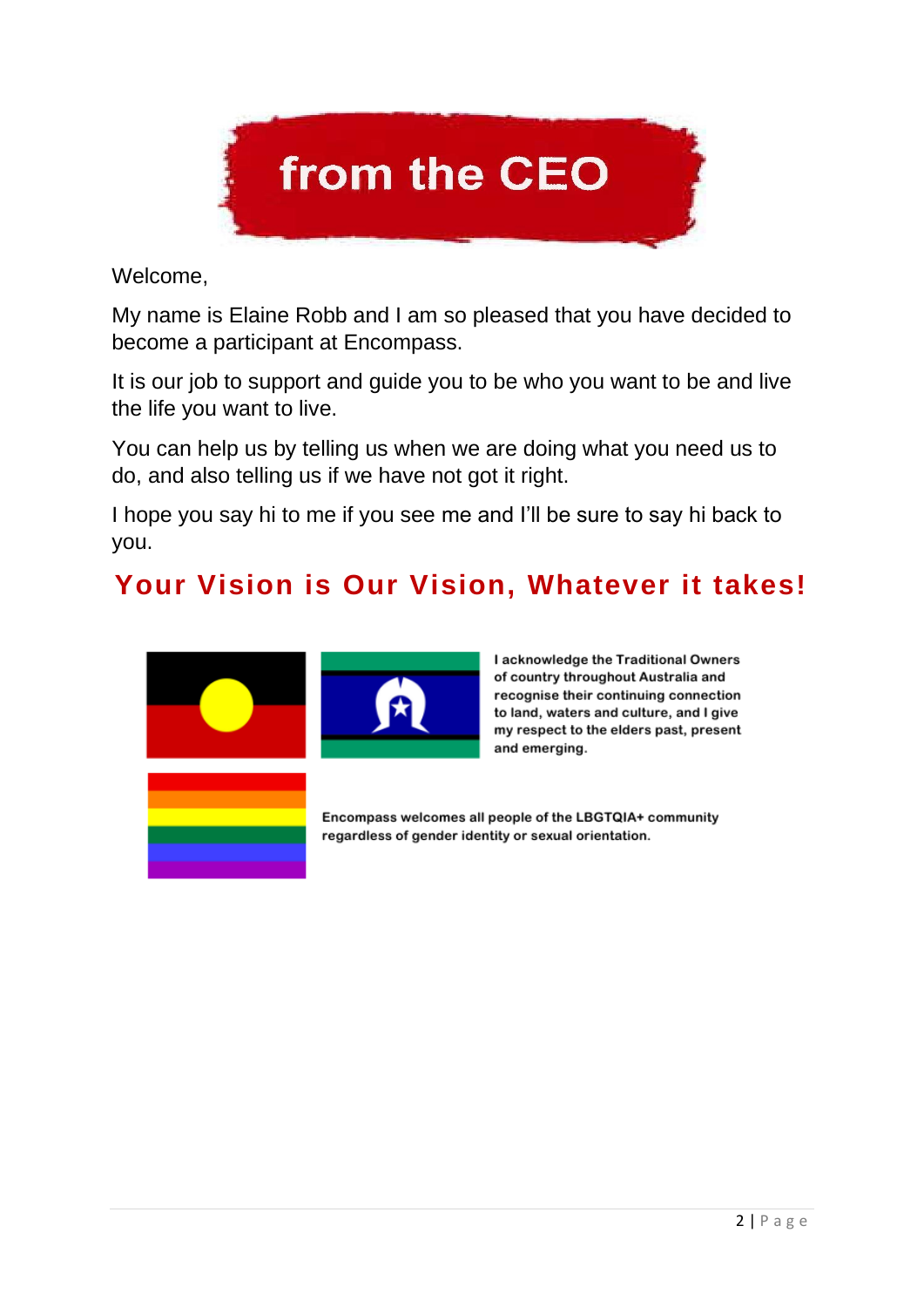# **Encompass Community Services Contact Details**



**Geelong Administration Office**  *79 Gheringhap St, Geelong. Victoria 3220*

**Wyndham Administration Office** *Shop 1/5 Wedge St, Werribee. Victoria 3030*



1800 943 055

[www.encompass-cs.org.au](http://www.encompass-cs.org.au/)



supportservice[s@encompass-cs.org.au](mailto:info@encompass-cs.org.au) 

**If you need translation services you can contact:** 

Translation and Interpreting Service (TIS) 131 450

You can ask for help to read this hand guide. A friend, family member or support person may be able to help you.

If you need to access another version of this Hand guide, please contact Encompass to discuss how we can meet your individual communication needs.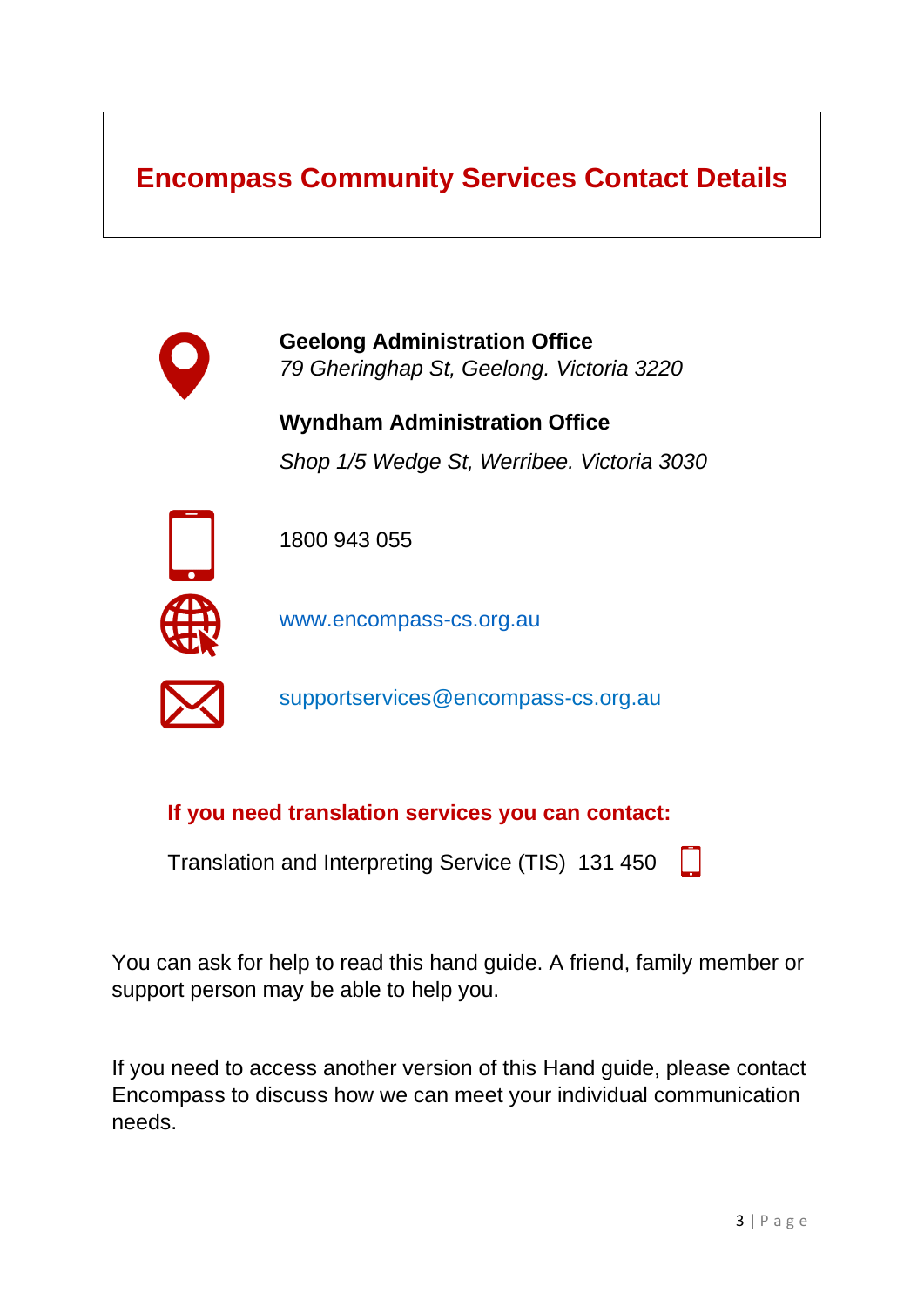# **CONTENTS**

| What is in this hand guide?                            | Page           |
|--------------------------------------------------------|----------------|
| Welcome from the CEO                                   | $\overline{2}$ |
| <b>Encompass Community Services</b><br>contact details | 3              |
| Contents                                               | $\overline{4}$ |
| Encompass Vision, Mission &<br>Values                  | 5              |
| Encompass Participant Code of<br>Conduct               | 6              |
| <b>NDIS Code of Conduct</b>                            | 6              |
| What you can expect about being a<br>participant       | $7 - 8$        |
| Intake                                                 | $8 - 9$        |
| <b>Cancellation of services</b>                        | $10 - 12$      |
| Exit                                                   | 13             |
| <b>Privacy &amp; Confidentiality</b>                   | $14 - 15$      |
| Making a Complaint                                     | $15 - 17$      |
| Incident Management                                    | $17 - 18$      |
| Advocacy                                               | 19             |
| Where can I find Encompass on<br>Social Media?         | 20             |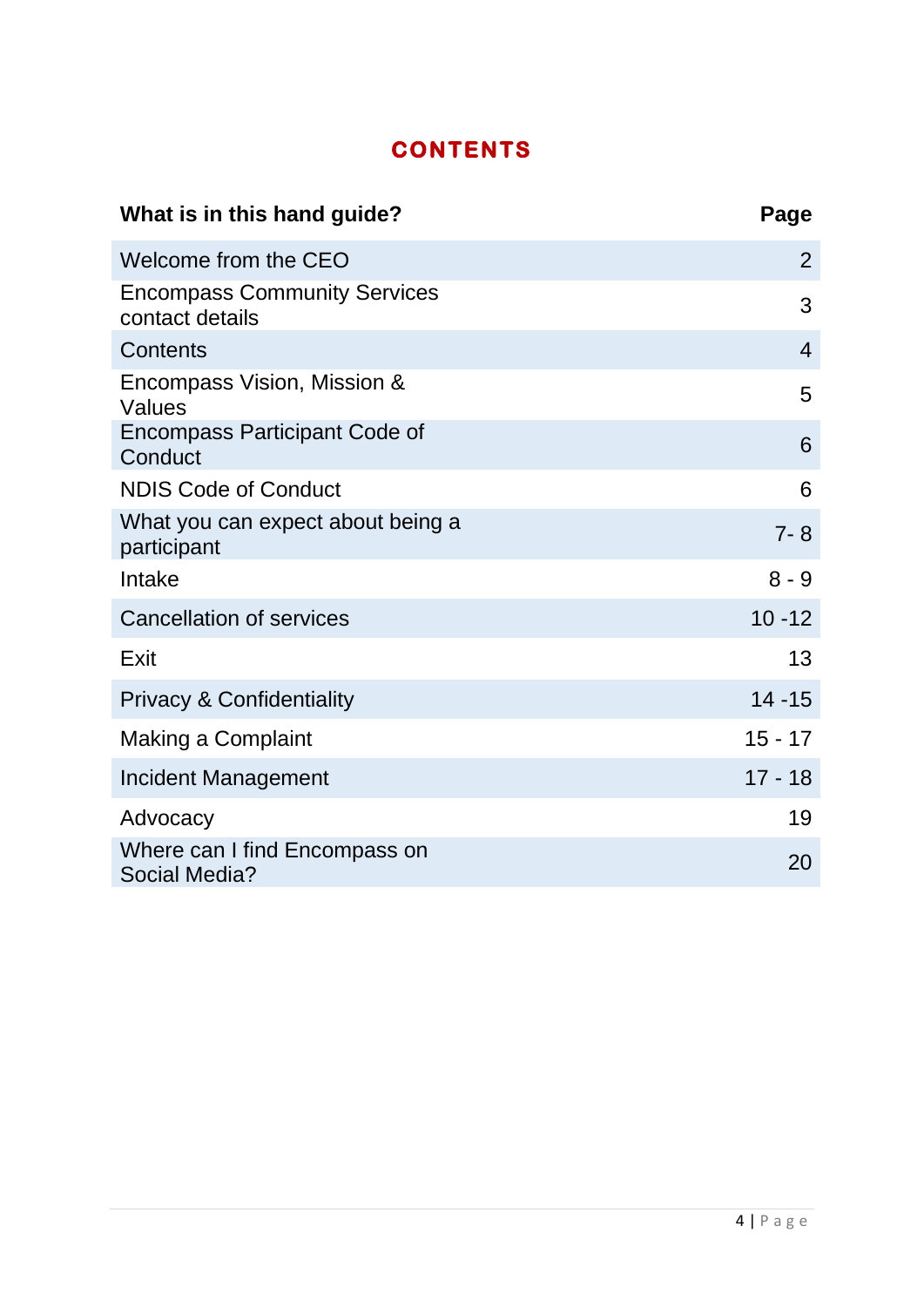# **Encompass Vision, Mission & Values**

#### **Vision**

• Your vision is our vision, whatever it takes

#### **Mission**

- Promote the value of more people with disabilities in all forms of employment to employers and the economy
- To lobby government at all levels to create legislation and provide funding, as much as they can manage, not as little as they can get away with
- Change government policies to make support for people with disabilities more accessible and flexible where it is most needed
- Raise awareness and educate those in all sectors of our community including police, the courts, welfare systems, educator, the public
- To commit to the principles of person- centred excellence in disablity services
- To utilise technology to its best and fullest to achieve our vision and mission
- Create achievements in our sector

#### **Values**

**Impatience** - to achieve our goals and create positive change

**Stubborness** - to not give up on things we believe

**Frustration** - to not be complacent with things that should change

**Conflict** - that comes from wanting things to improve

**Pushiness** - when there is much to be gaines

**Inexperience** - because we keep trying new things and pushing boundaries

**Outspokeness** - to not accept the unacceptable

**Oppositionality** - to agitate for change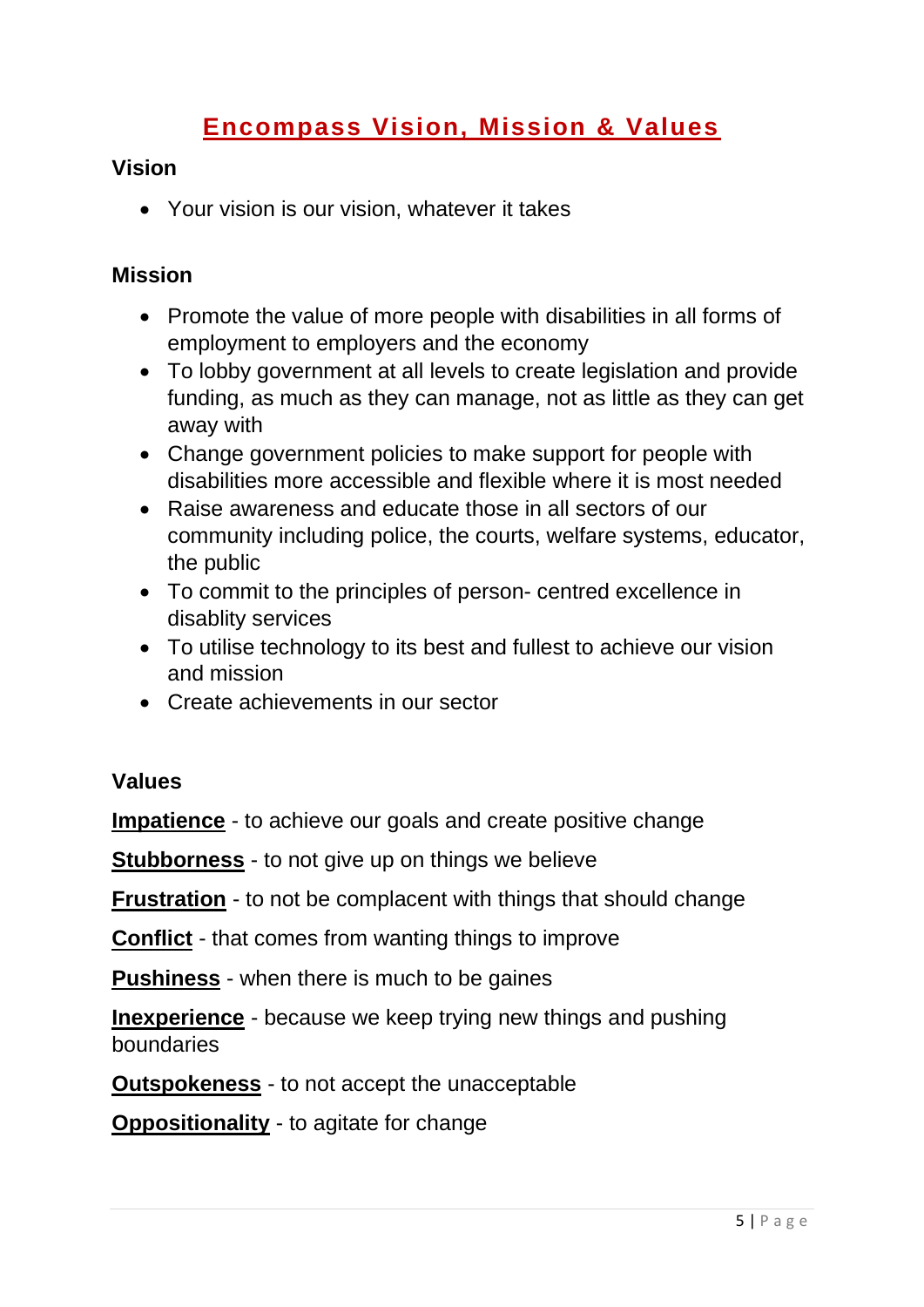# **Encompass Participant Code of Conduct**

## **Purpose**

Encompass Community Services is committed to ensuring the rights of people with a disability are always upheld and advocated for, advancing clients' rights in all service functions; and the reciprocal responsibilities expected of clients during service delivery.

#### **Scope**

Encompass Community Services Policy and Procedure on Clients Rights and Responsibilities supports behaviour consistent with the code of conduct. This policy applies to all Encompass leadership, staff, volunteers, contractors as well as existing clients, their family members, carers, and other supporters.

If you would like to obtain a copy of this policy, please contact a member of our Participant Engagement team, and they will assist you.

# **NDIS Code of Conduct**

## **The code of conduct requires workers and providers who deliver NDIS supports to:**

- Act with respect for individual rights to freedom of expression, selfdetermination and decision-making in accordance with applicable laws and conventions
- Respect the privacy of people with disability
- Provide supports and services in a safe and competent manner, with care and skill
- Act with integrity, honesty and transparency
- Promptly take steps to raise and act on concerns about matters that may impact the quality and safety of supports and services provided to people with disability
- Take all reasonable steps to prevent and respond to all forms of violence against, and exploitation, neglect and abuse of, people with disability
- Take all reasonable steps to prevent and respond to sexual misconduct

A full copy of the NDIS Code of Conduct Guidance for workers is available from the NDIS Quality and Safeguards Commission at [www.ndiscommission.gov.au](http://www.ndiscommission.gov.au/)

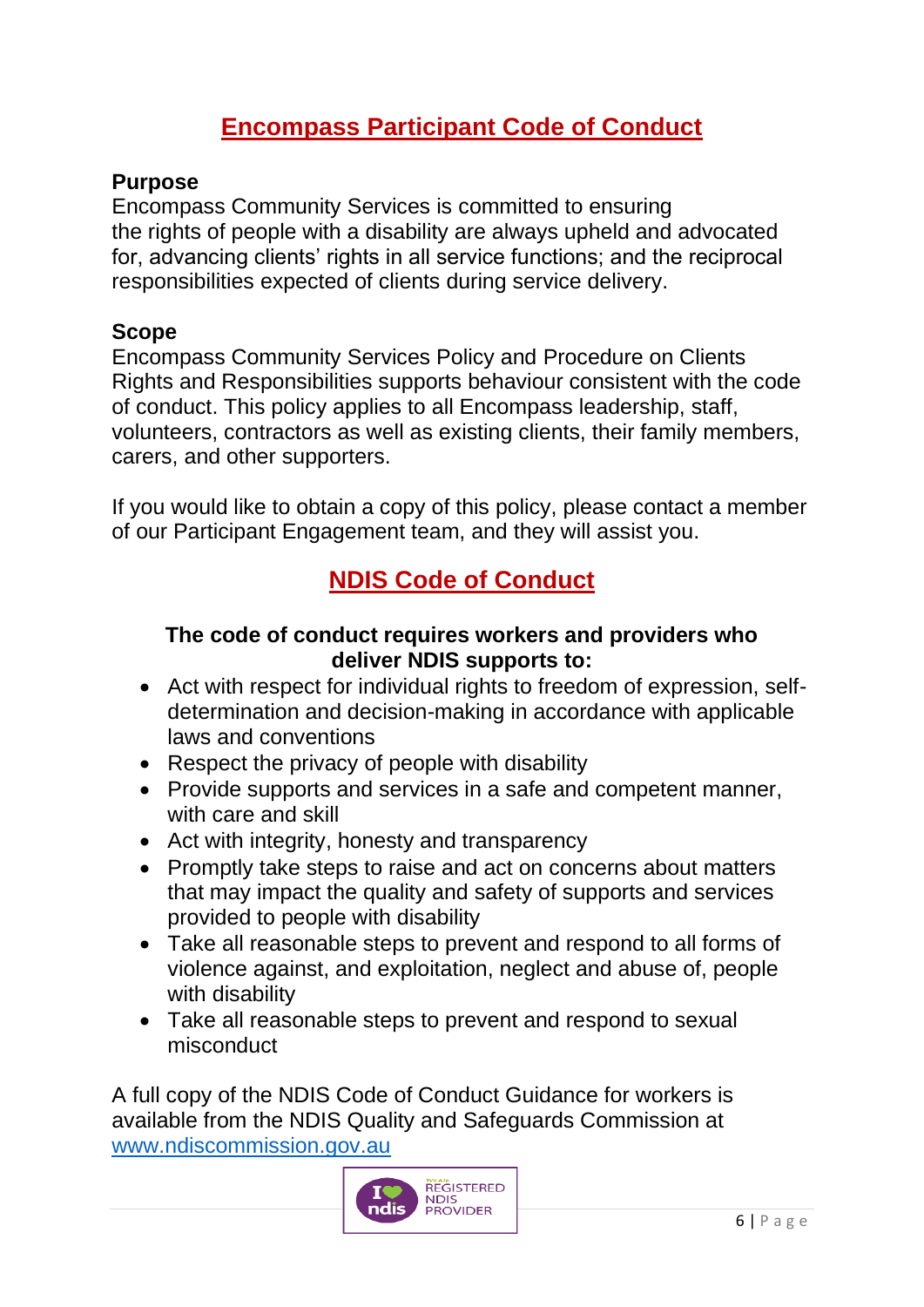# **What you can expect from being a participant**

#### **In providing you with Support Services, Encompass Community Services will:**

- Always treat you, your family and anyone who you choose to speak up for you, including your nominee, with respect and courtesy.
- Work with anyone you choose to advocate on your behalf.
- Consult with you on decisions about how your Support Services are provided to you.
- Communicate with you about your Support Services regularly. You can include any other person you wish to be involved in this communication.
- Keep track of your progress and goals and report this back to you.
- Provide opportunities for you to be involved in the review of your Support Services.
- Keep up to date records on the Support Services that Encompass Community Services provides to you; and keep these records private and confidential in line with the provisions of the Privacy Act and any other relevant legislation.
- Keep up to date records on how your funding is being spent. You will be able to view this on the National Disability Insurance Agency Participant Portal.
- Give you access to your file within 48 hours of your request.

#### **Encompass Community Services will ensure that our Support Staff:**

• Are flexible with your Support Services as your needs change over time.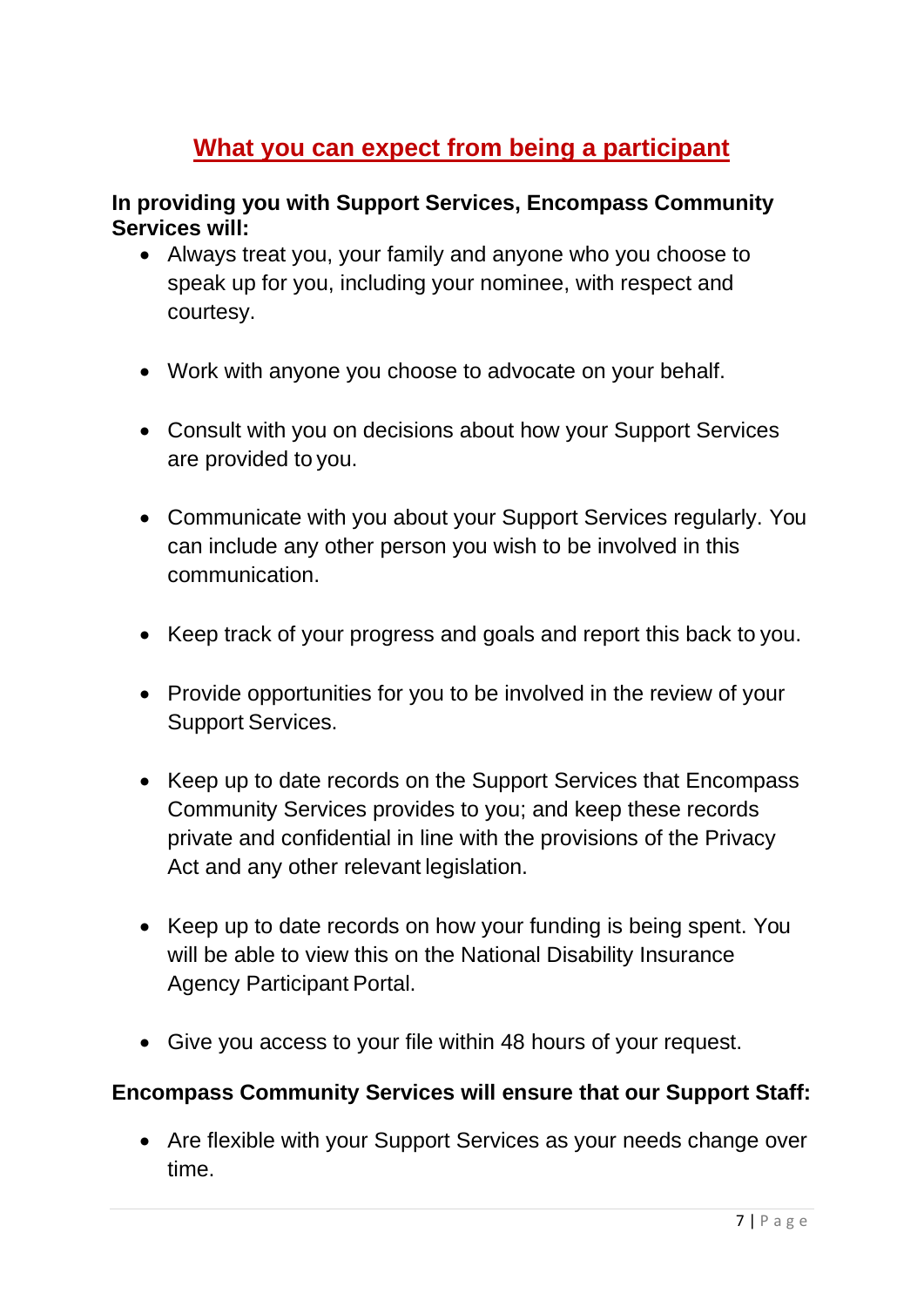- Have appropriate training so they can support you to achieve your goals.
- Follow policies and procedures to ensure Support Staff understand how to support you well; including the right to an advocate, the right to privacy and dignity, the processes for accessing records, feedback, complaints, appeals and allegations, and the right to be free from abuse, neglect, violence, and preventable injury.
- Respect your cultural, religious, and spiritual needs, age, gender and your sexual orientation and/or identity.
- Will listen to your feedback to improve the way we support you.
- Will provide access to an interpreter service if required.
- Staff will have a NDIS worker check clearance and Working with Children's Check and any other clearances required.
- Have completed Mandatory Child Reporting and Cultural Diversity training.

## **Intake**

You will be given the opportunity to discuss your service needs and goals with a member of our Intake team. They can assist you in finding the right supports.

During this discussion we shall -

- Discuss what services Encompass is able to support you with and determine if Encompass has suitable supports for your needs. (If not we can offer suggestions of where you may be able to find them in your local area).
- Discuss both participant and service expectations.
- Show and discuss with you what forms you will need to complete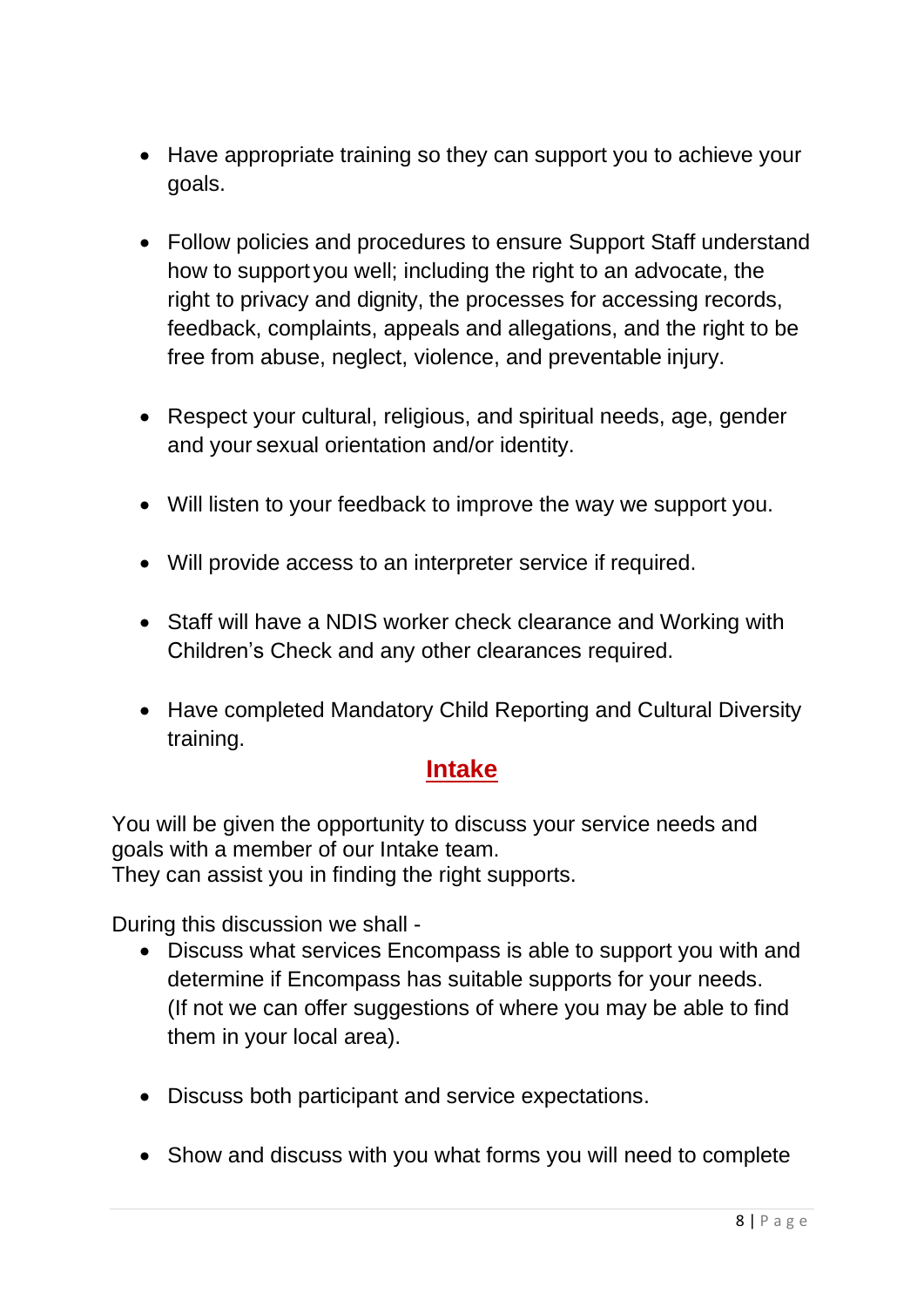and why.

- Give you this hand guide to take home, and discuss the information on each page, such as Privacy, Complaints and Advocacy.
- Discuss your Service Agreement with you, and you are able to ask any questions about it.
- Discuss your rights as a participant and information surrounding the exit process.
- Discuss any additional support requirements such as a Behaviour Support Plan or medical plans, for example - if you have asthma, and if you require a support team.

#### **You will be required to complete the following forms to access our services -**

- Intake application
- Consent and release of information form
- Consent to media release
- Participation in Audit process
- Acknowledgement of receiving this hand guide
- Service Agreement

If you need help with this process, we can assist you.

If you would like to make changes to your supports at any stage, please contact a member from our Participant Engagement team, and they can assist you in making those changes, including when those changes will occur.

**If you would like more information for current NDIS price guides, please go to this link below.** 

<https://www.ndis.gov.au/media/4349/download?attachment>

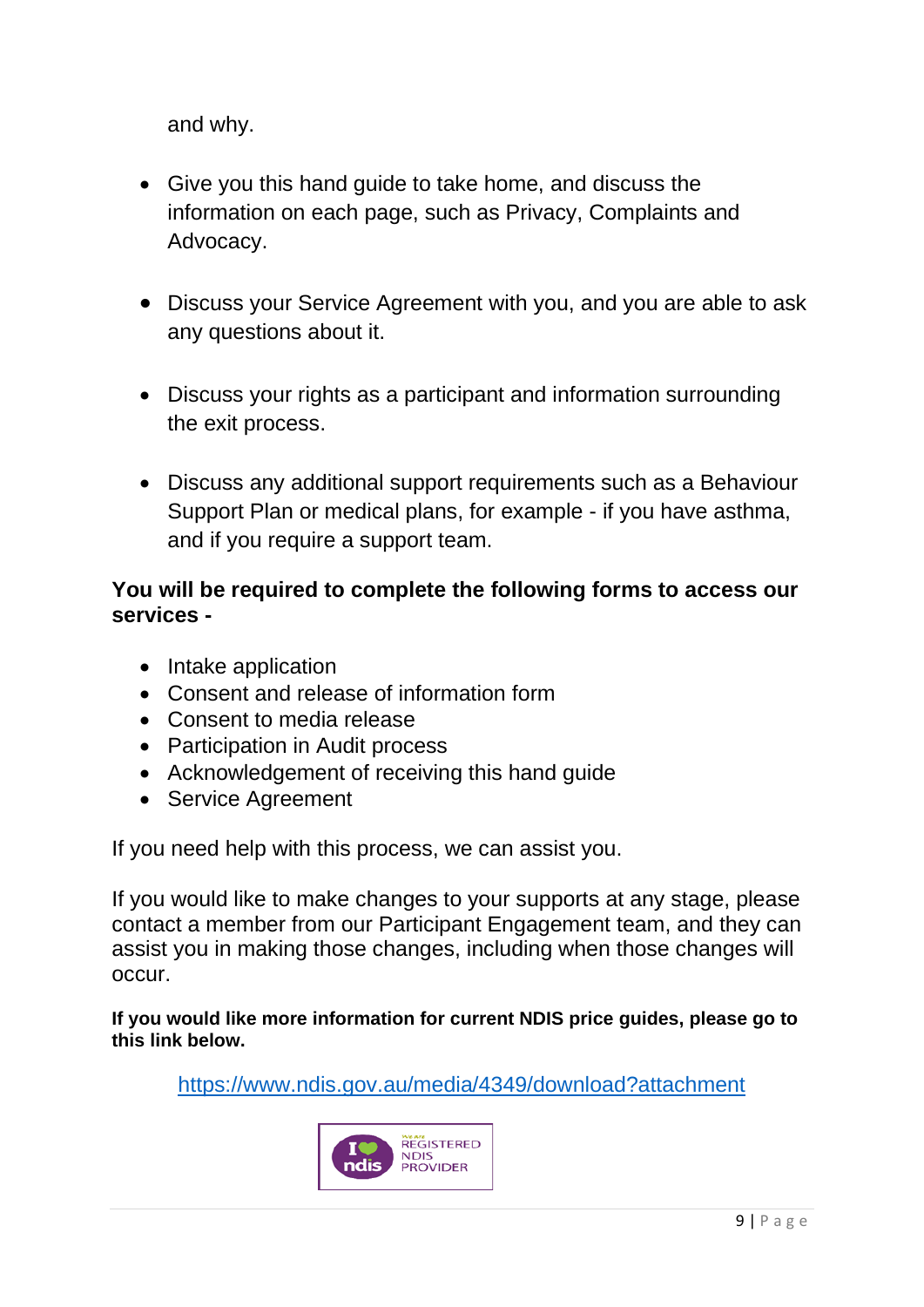# **Cancellation of Services**

You have the right to cancel services.

Encompass is an NDIS registered provider and due to this, we are required to follow the NDIS guidelines surrounding cancellation of services.

If for any reason you are unable to attend a supports/activity, we shall:

- Contact you as soon as possible and advise you of the cancellation and the reason the supports/activity must be cancelled.
- Reschedule your support/activity for another time that is convenient to you and Encompass Community Services

For circumstances outside of Encompass Community Services control (eg. COVID-19 lockdown) the following will apply:

#### Participation fee:

This amount will vary depending on the support/ activity/accommodation cancellation terms as given from the provider. Encompass will provide you with the details including a breakdown in non-refundable amounts. NDIS:

Encompass will charge 10% of the total amount that would have been charged to recover the time and work spent for the planning and preparation of the activity.

Encompass will provide you with the details including a breakdown of charges.

#### **Encompass Recreation & Travel Extended Trip**

#### Participation fee:

Any cancellations within 4 weeks of the departure date will result in the participation fee being non-refundable.

This is due to accommodation and activity costs being pre-booked and paid on your behalf. Encompass Community Services will endeavour to fill your spot and if successful a reimbursement will then apply.   

#### NDIS:

For any cancellations within 10 business days, we are unable to offer a refund of the NDIS.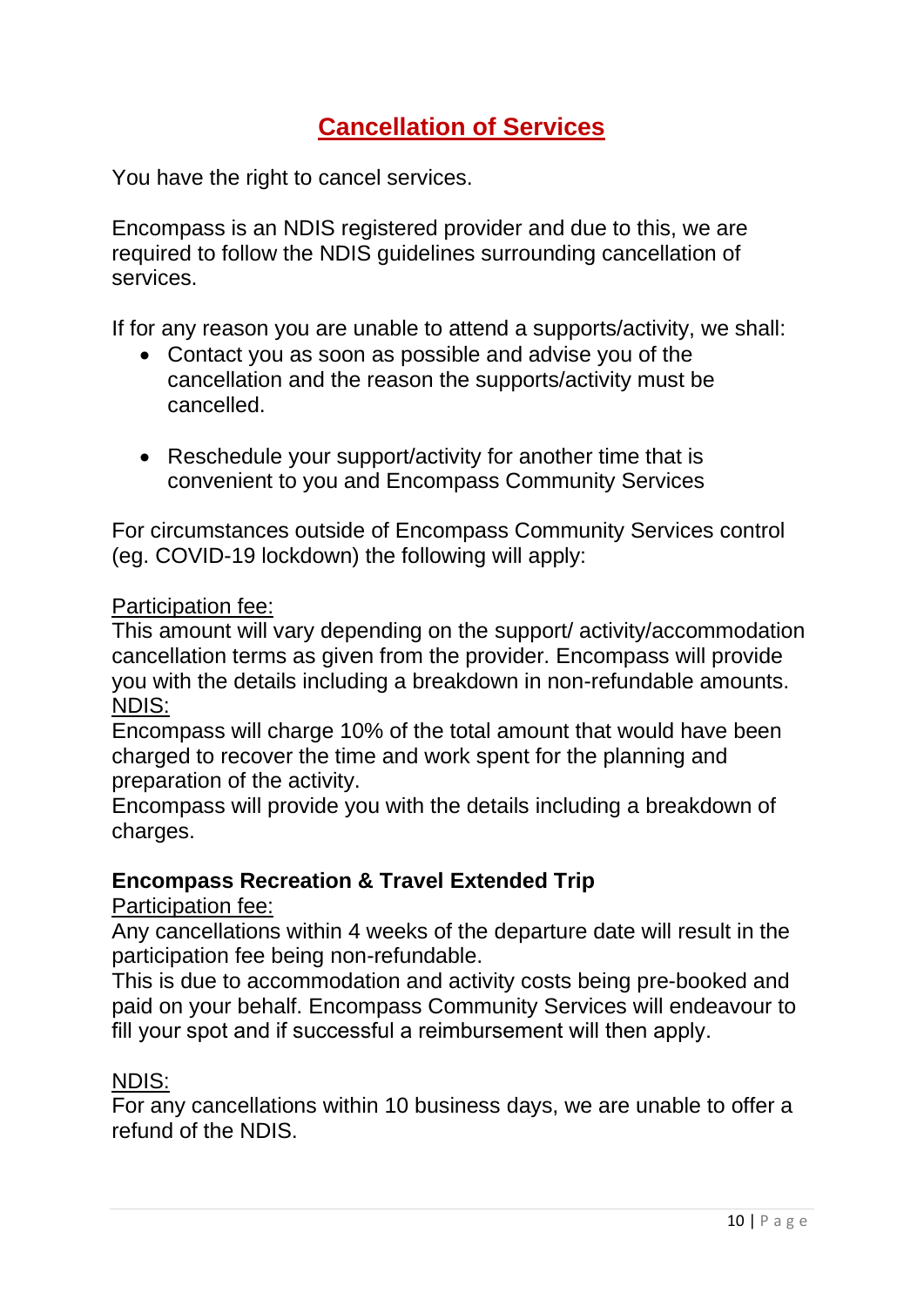## **Encompass Recreation & Travel Weekend Trip**

Participation fee:

Any cancellations within 2 weeks of the departure date will result in the participation fee being non-refundable.

This is due to accommodation and activity costs being pre-booked and paid on your behalf. Encompass Community Services will endeavour to fill your spot and if successful a reimbursement will then apply.    NDIS:

For any cancellations within 5 business days, we are unable to offer a refund of the NDIS component.

## **Encompass Recreation Day Activities**

Participation fee:

If for any reason you are unable to attend a scheduled activity, please note we may not be able to offer a refund of the participation fee. This will be dependent on each activity. Encompass Community Services will endeavour to fill your spot and if successful a reimbursement will then apply.   

#### NDIS:

For any cancellations within 2 business days prior to the activity will also result in not being able to offer a refund of the NDIS component.

# **COSTINGS**

#### **Group Based Supports**

The new arrangements introduced from 2020-2021 remove the worker to participant ratio and instead allow providers to claim against the appropriate 1:1 support line item. This means Encompass will be able to accurately apportion time spent with a group and among the members of that group. Encompass can also claim for non-face-to-face supports rather than having an allowance for non-face-to-face supports built into the price limit.

## **Non-Face-To-Face Support Provision**

Time spent writing reports and daily journal notes for co-workers and other providers about the participant with skill development. Time spent researching skill development opportunities for the participants to gain skills pertaining to their personal goals.

#### **Capital Centre Costs**

Where Encompass delivers group-based supports in a centre under the new pricing arrangements as per the NDIS pricing guide. Encompass can claim a capital allowance for each participant, where appropriate, in addition to the cost of the support worker.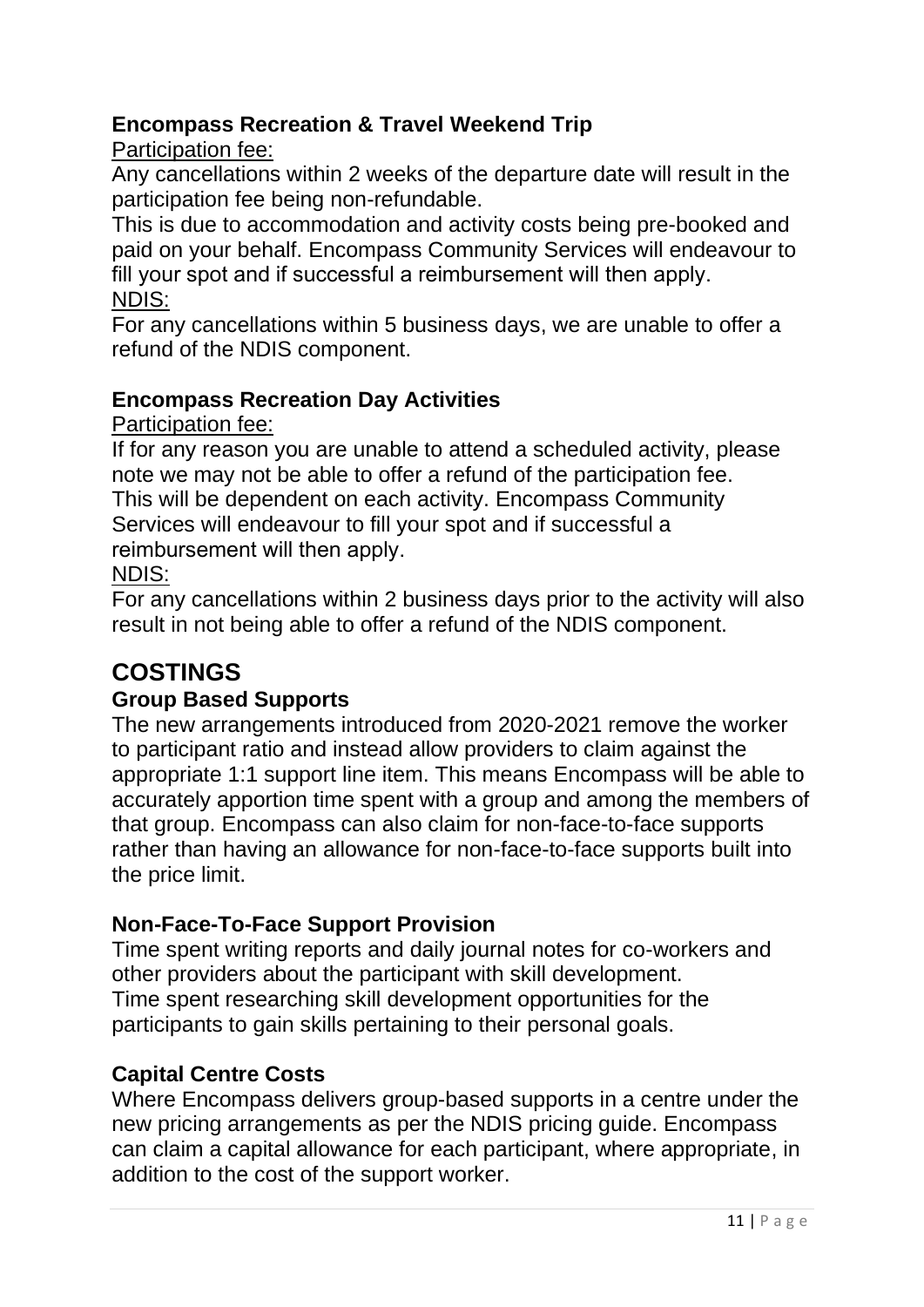The capital allowance was formerly within the price limit and will now be a separate line item.

#### **Provider Travel**

If Encompass staff are required to travel to pick up participants from a resident's address, Encompass may also claim for the time taken by staff to travel to the participant prior to the support commencing.

## **Activity Based Transports**

Where Encompass provides transport to somewhere where there will be funded supports provided by the transport provider

Depending on your funding from National Disability Insurance Agency and the types of Support Services you need, you may be required to pay an additional cost for some activities.

## **Late Stay / Early Arrivals**

If you arrive at Encompass prior to or after scheduled hours of arranged support, you may be charged for the cost of this additional support. If you request Encompass staff to stay late or arrive early other than scheduled hours of arranged support, you may be charged for the cost of this additional supports and the charges incurred.

#### **Extra Costs**

Encompass Community Services and the Support Staff will discuss this with you.

Examples include entry fees, parking costs, travel costs, activity costs and meals etc.

If the National Disability Insurance Agency includes funding to cover these costs in your plan, Encompass Community Services will pay this cost for you and claim the funds from the provider portal.

If you do not have this type of funding included in you plan, Encompass will provide you with an invoice.

#### **Establishment Fee-For-Personal Care/Community Access**

This fee applies to all new NDIS participants in your first plan where you receive at least 20 hours of personal care/community access support per month. This payment is to cover non-ongoing costs for providers establishing arrangements and assisting participants in implementing your plan.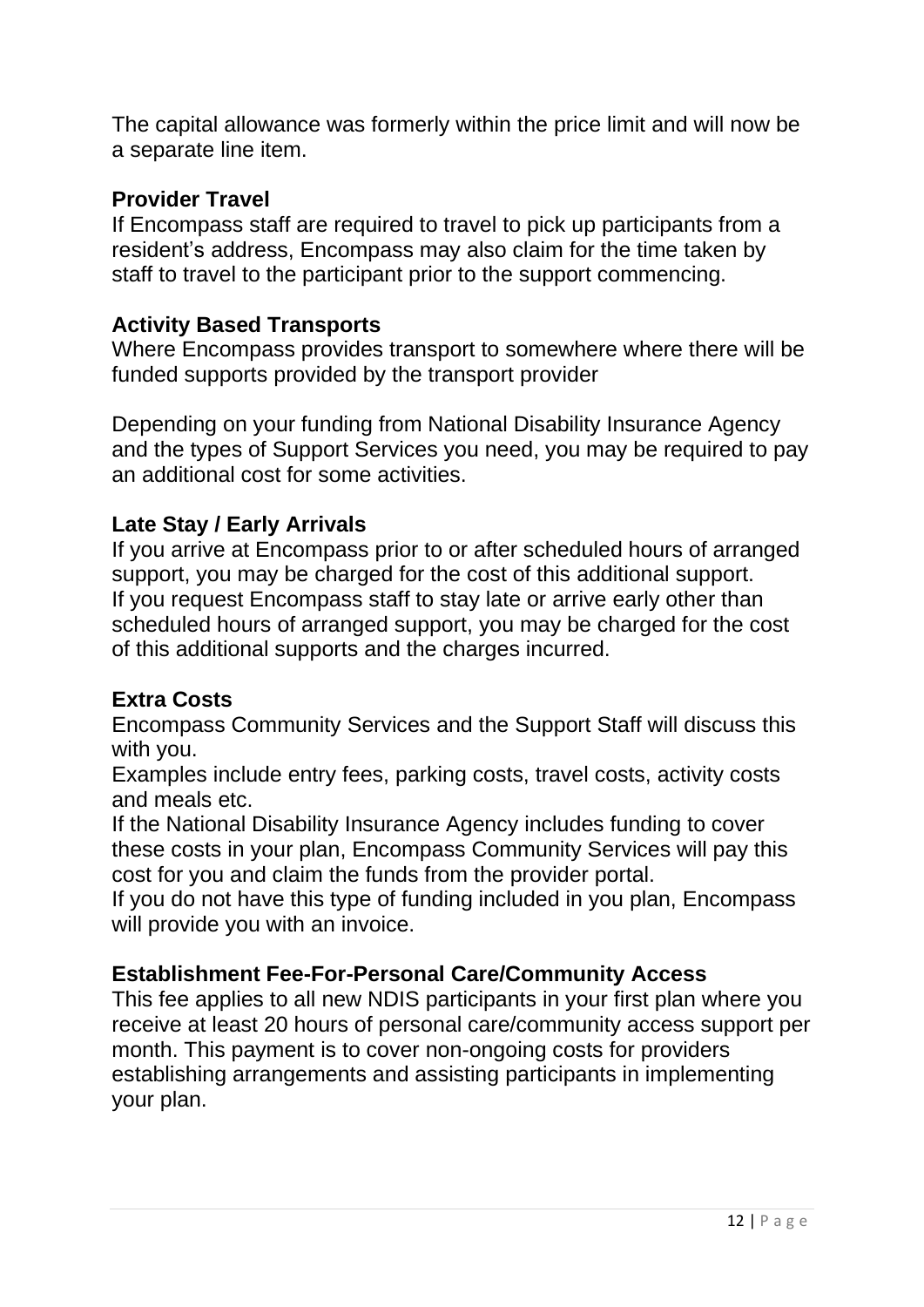# **Exit**

The decision to discontinue our service supports may be made by you as the participant, or by Encompass Community Services. A member of our Participant Engagement team will be able to work with you to assist you with the exit process.

Our team members will provide appropriate assistance to ensure that you are able to locate alternate services and achieve a smooth transition.

We shall continue to support you throughout your time at Encompass, as well as during your transition exiting our services.

#### **What are some reasons that could mean discontinuation of supports?**

- You have made the choice that you no longer want or need our supports.
- The NDIS or your Support Coordinator advises our supports are no longer required.
- We are not able to provide a suitable level of supports for your individual needs.

#### **There may be some changes that have occurred in your personal circumstances that prevent you from being able to receive supports such as -**

- Significant changes in living arrangements.
- Ongoing medical concerns/ illness.
- An agreement is not reached with regards to the supports being offered.

## **Other examples of exit from supports may include:**

- Displays of violence towards Encompass staff and / or other participants.
- Failure to keep in touch as requested, despite our efforts to maintain contact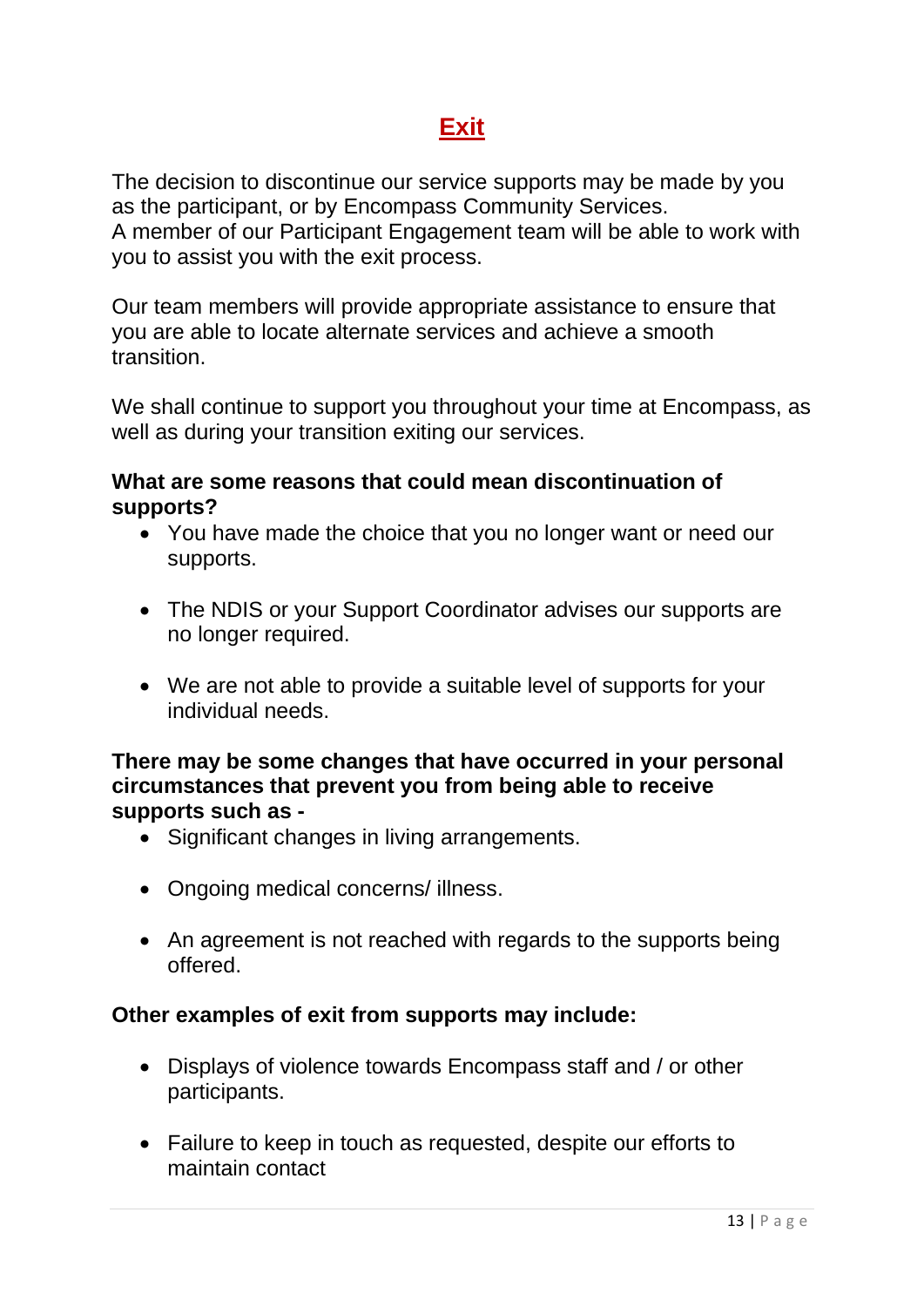- A continued absence from services without reasonable explanation
- Changes to your NDIS funding

#### **Re-Accessing our Services**

You are welcome to apply to re-access our services by following our Intake application process.

Our ability to provide services will be dependent on eligibility criteria and our capacity to provide the requested service.

#### **Privacy & Confidentiality**

Encompass request that you to sign a written authorisation or consent form to engage in our Services.

Encompass understands that your privacy and confidentiality is very important.

Some of the many ways we help to protect these for you are:

- All participants seeking support services will be given a document to sign for consent and release of information. This helps you to control what is shared, how it is shared, and most importantly why it is being shared.
- All your personal information is electronically stored under password protected files, only authorised Encompass Community Services staff have access to them.
- Any paper files relating to you and the services you are receiving are stored in lockable filing cabinets.
- You will only be required to provide information that is relevant to your service needs.
- Consent can run for the length of you supports with Encompass Community Services however, you are welcome to alter your choices at any time.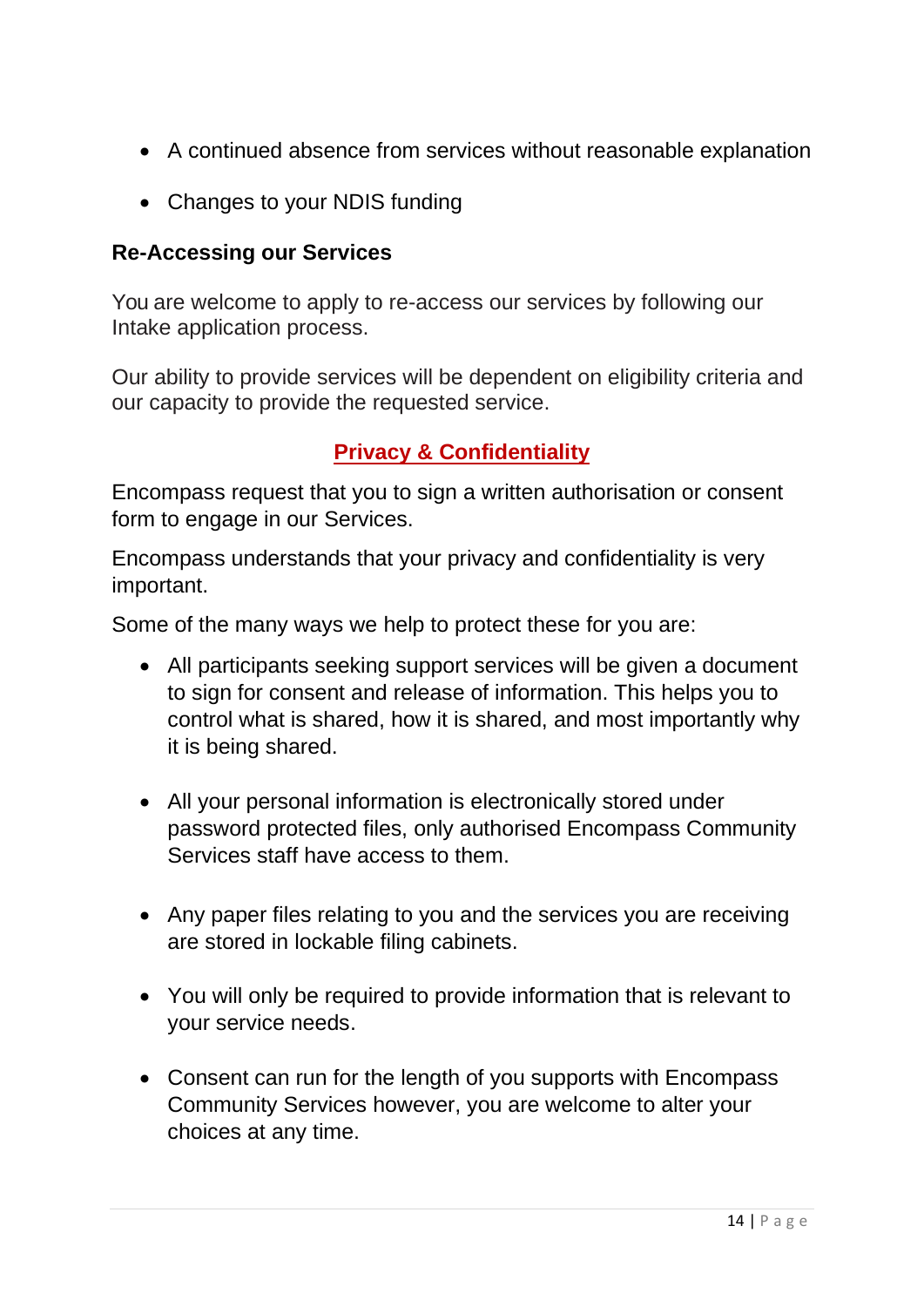- We recognise your rights to privacy and confidentiality as a participant and will only release information to other bodies with your permission. This might be needed if you are very ill and you need a paramedic or doctor; or as part of an audit.
- You have the right to ask to see your file anytime, however, you need to give Encompass 48 hours' notice.

Please speak to a member of our Participant Engagement team for more information or to view our policy surrounding this.

# **Making a Complaint at Encompass**

It is ok to speak up about your concerns, provide feedback and make a complaint if you have a problem or are unhappy.

You also have the right to withdraw your complaint at any time, or, if you would like for it to be kept confidential. If you would like to provide Encompass with your feedback or concerns, the steps below can help guide you.

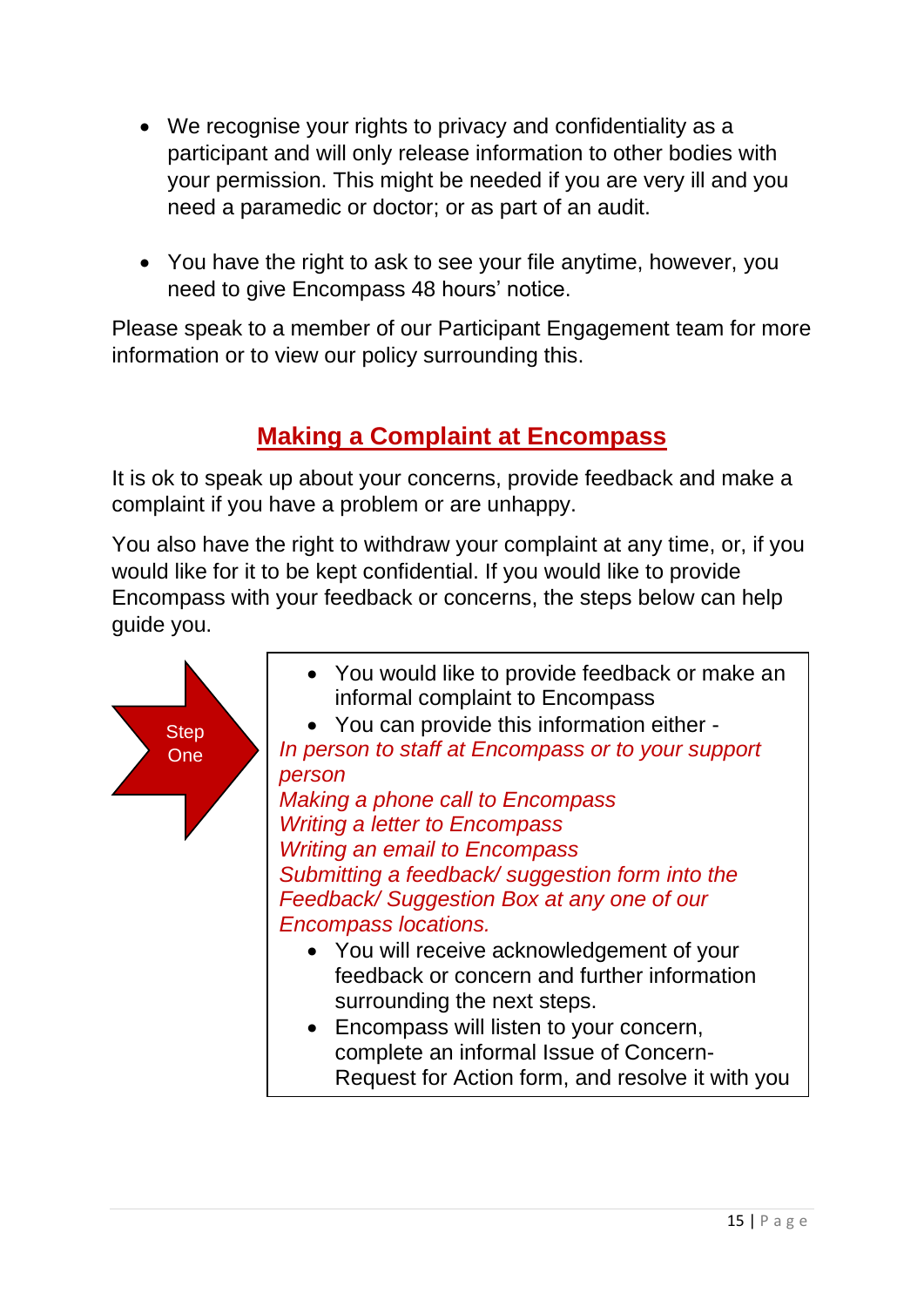



If you feel that you need further supports and are not getting the outcome you desire, you can raise your concerns directly with the NDIS Quality and Safeguards Commission by calling them on **1800 035 544**.

Encompass supports the rights of our participants to express, or have expressed on their behalf, grievances relating to the organisation and/or employees within our organisation.

We are committed to ensuring our participants are always encouraged and supported to raise concerns and have issues resolved without fear of retribution, in a timely, fair and confidential manner.

There are some other options to help you have your complaint resolved if you feel it is not happening in the first 3 steps at Encompass.

## **Supports for a complaint**

Contact the NDIS Quality and Safeguards Commission on **1800 035 544** if you need further supports in resolving a complaint.





**NDIS Quality** and Safeguards Commission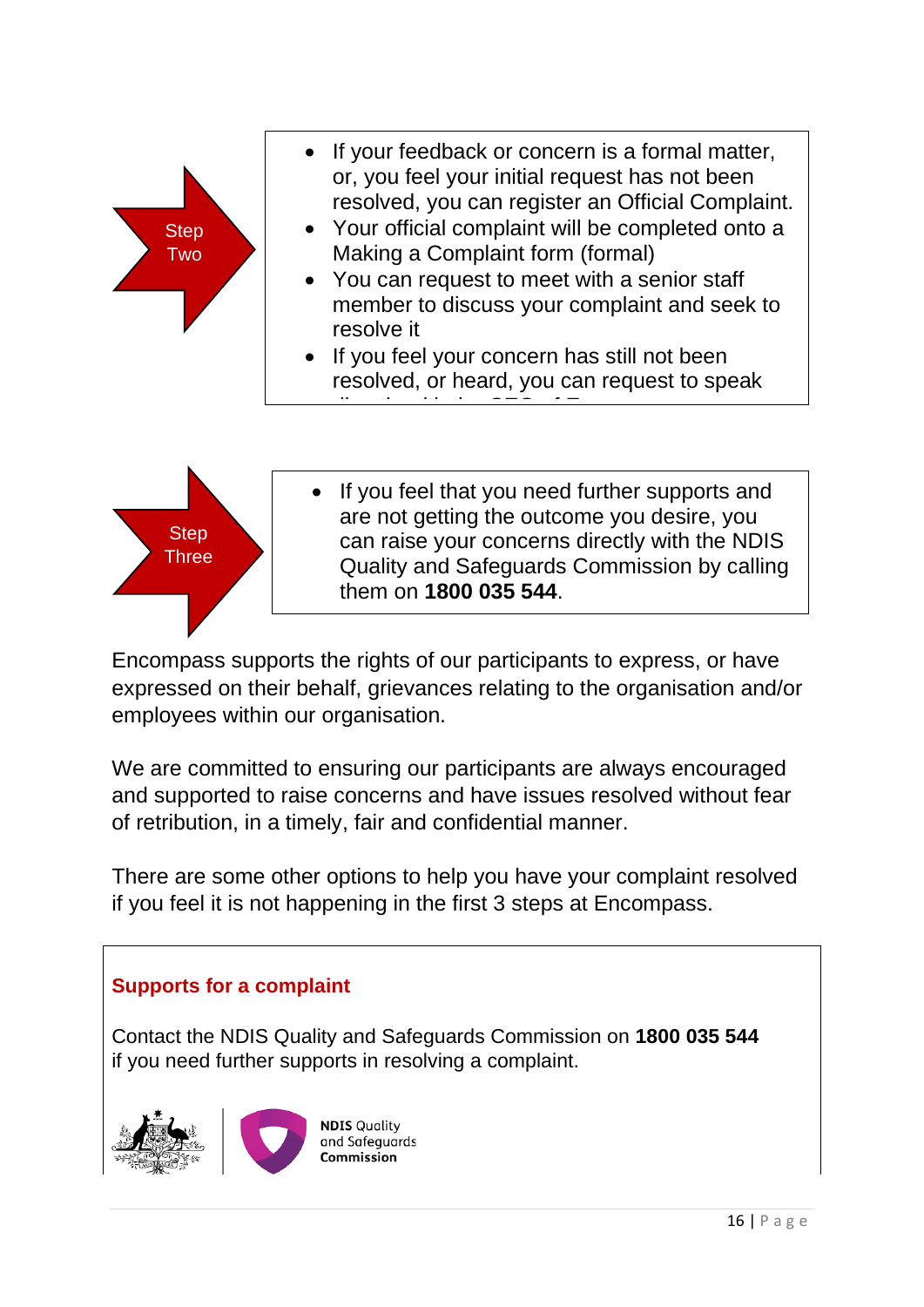#### **You are not happy with an NDIS funded service**

Contact the NDIS Commission if you are not happy with an NDIS funded service on 1800 **035 544**, or you can visit their website at [www.ndiscommission.gov.au](http://www.ndiscommission.gov.au/)

#### **You would like to have a decision or action reviewed**

Contact the NDIA or Commonwealth Ombudsman if you are not happy with a decision or action on **1800 800 110**, or you can visit either websites at [www.ndis.gov.au](http://www.ndis.gov.au/) [www.ombudsman.gov.au](http://www.ombudsman.gov.au/)

#### **You are not happy with a service provided by another agency or body**

Contact your state or territory complaints body if you are not happy with a service provided by another agency or body. To find the links most suitable to your individual needs please visit the NDIS website at [www.ndiscommisssion.gov.au](http://www.ndiscommisssion.gov.au/)

#### **In an emergency**

If you are at immediate risk of harm, or have concerns about a person's wellbeing you need to **call 000 immediately.** 

## **Incident Management**

Encompass Community Services adheres to the incident reporting guidelines in line with the NDIS requirements.

#### **If an incident occurs:**

• Staff will immediately respond to the safety of the participants and staff, apply appropriate first aid, or get medical assistance. Staff will also contact their Encompass Manager to alert them of the incident

#### **Steps of support:**

• Staff will offer support to the participant(s), and in the case of a serious incident counselling should be offered to the affected participant (s)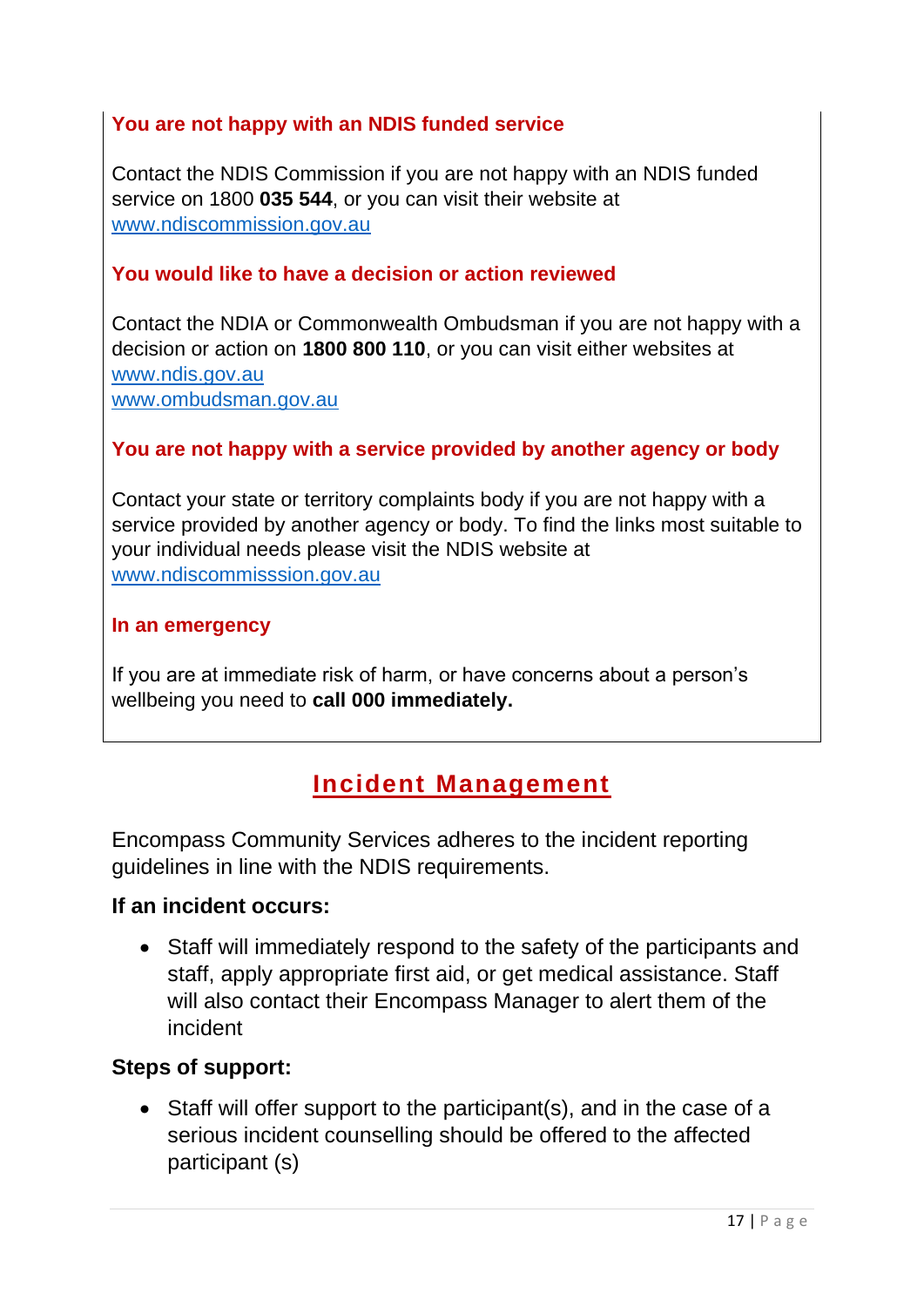• Staff will notify your family, carers and/ or guardians of the situation

## **The investigation process:**

- Following the incident, staff will work with their Manager and/ or Compliance team to complete an assessment for the following areas-
	- Could the incident have been prevented?
	- Was the incident well managed and resolved?
	- What further actions need to be taken to prevent similar acts occurring, or to minimise their impact?
	- If any other persons or bodies need to be notified of the incident

## **Report findings to participants:**

- A copy of any report findings will be given to participants
- A copy of the incident report will be offered to participants, their family members, carers and/or guardians if consented upon request.

#### **Liability and Indemnity**

Encompass is covered by Liability Insurance.

While you are engaging in our services it is your responsibility not to damage Encompass Community Services property.

If you do cause any damage or loss you must reimburse for any loss or damage suffered to Encompass Community Services.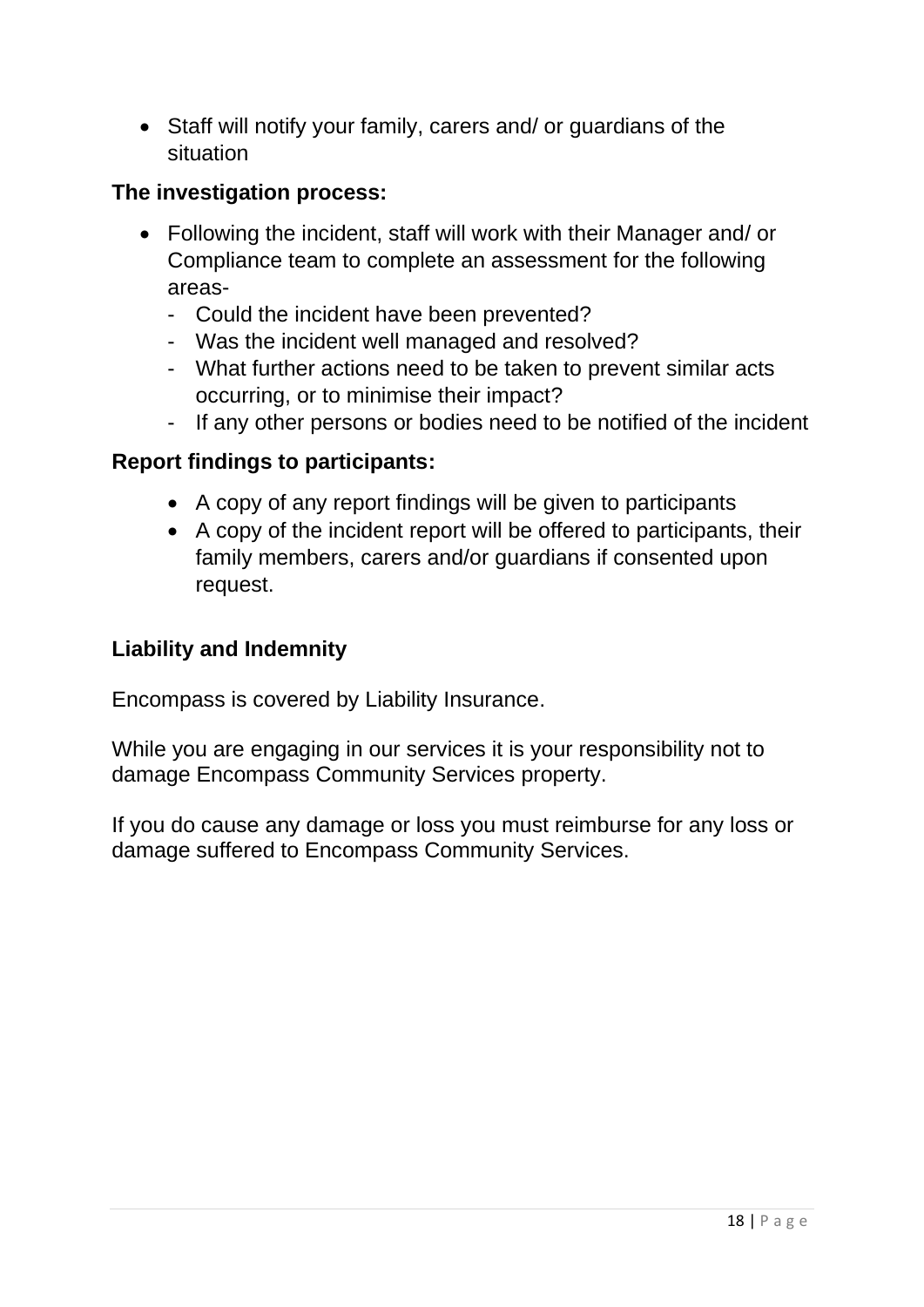# **Advocacy**

#### **At Encompass we understand that it is important to be supported in all areas of life.**

If you feel you are in need of advocacy supports please find a list below that are available across Australia.

## **VALID**

<https://www.valid.org.au/> (03) 9416 4003 130 Cremorne Street, Richmond VIC 3121

#### **NDIS Quality and Safeguards Commission**

<https://www.ndiscommission.gov.au/participants/disability-advocacy> 1800 035 544

#### **National Disability Advocacy Program**

(Australian Government- Department of Social Services) This website will help you find supports closest to your area [https://www.dss.gov.au/our-responsibilities/disability-and](https://www.dss.gov.au/our-responsibilities/disability-and-carers/program-services/for-people-with-disability/national-disability-advocacy-program-ndap)[carers/program-services/for-people-with-disability/national-disability](https://www.dss.gov.au/our-responsibilities/disability-and-carers/program-services/for-people-with-disability/national-disability-advocacy-program-ndap)[advocacy-program-ndap](https://www.dss.gov.au/our-responsibilities/disability-and-carers/program-services/for-people-with-disability/national-disability-advocacy-program-ndap)